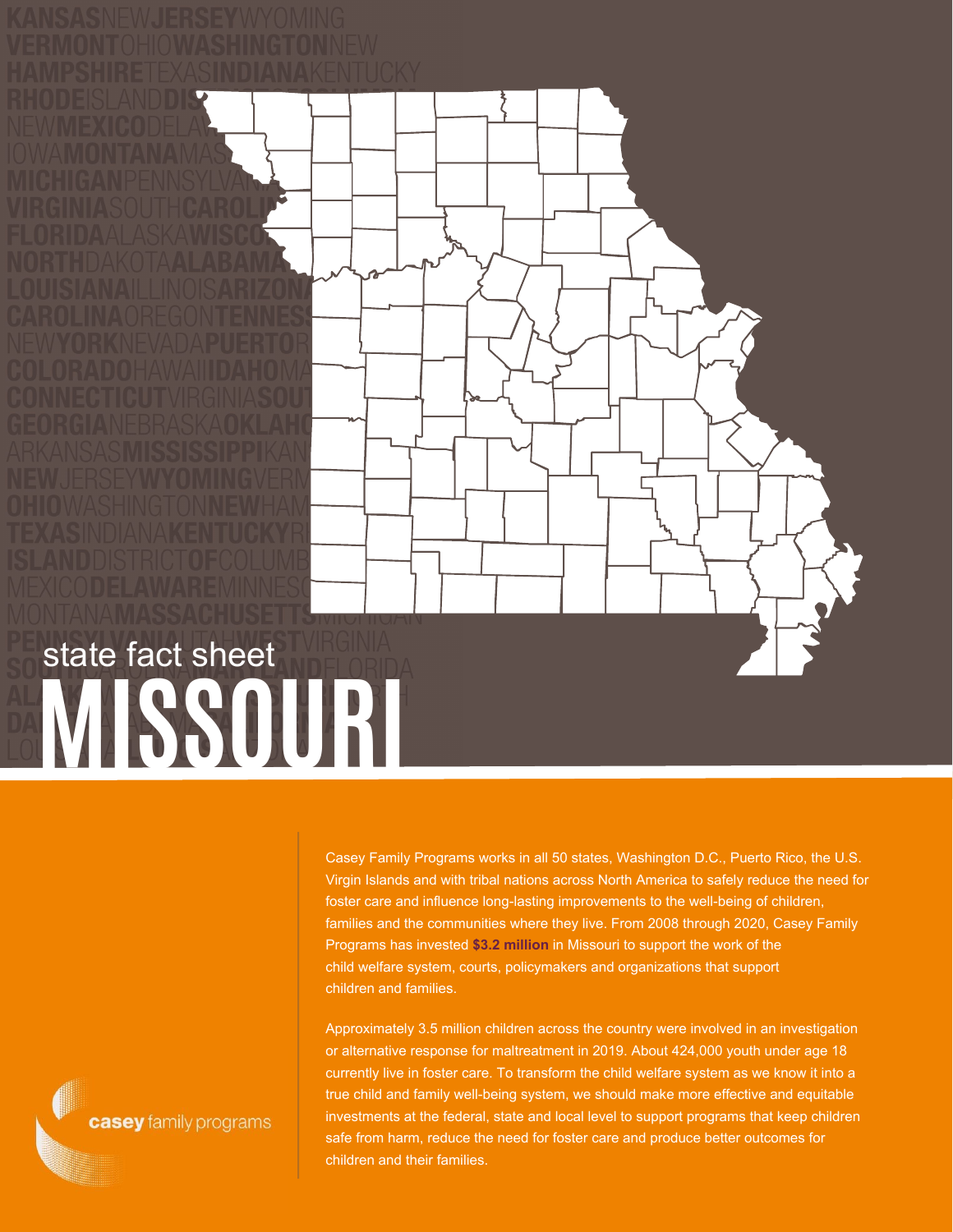We talk about a "foster care system," but the goal is to create a child and family well-being system that prevents abuse and neglect and helps every child grow up safely in his or her own family whenever possible. Rather than waiting for maltreatment to occur, we can improve the safety of children who have come to the attention of child protective services by helping their families with evidence-based and promising practices.

Across Missouri in 2019, approximately:

## 67,293



Most states currently are limited to using the bulk of the \$9.8 billion in dedicated federal child welfare funding only for services related to foster care. The Family First Prevention Services Act of 2018 and the Family First Transition Act of 2019 provide states with the historic opportunity to invest federal funding to support preventive services, including substance abuse, mental health and parental skill training, so more children can remain safely at home. States and tribes now have access to new federal prevention resources to help keep children safe from harm in the first place by helping strengthen their families.

How federal child welfare funding is currently aligned in Missouri\*:



 $\mathbf \Xi$ 

æ  $\geq$ c  $\bf \Xi$ c

hild

c $\bigcirc$ <u>u</u>  $\blacksquare$  $\mathbf{S}$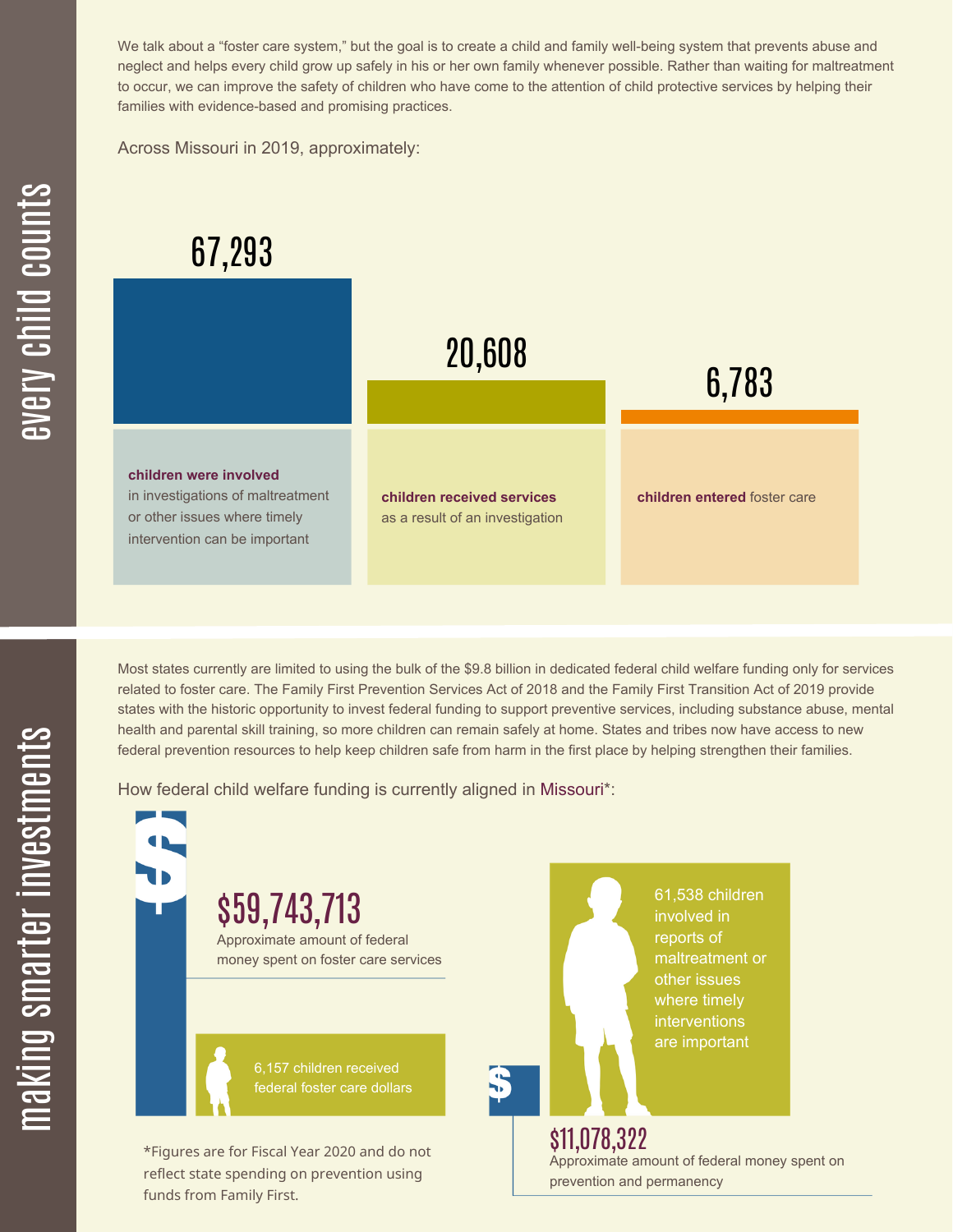Safety and effective response go hand in hand. Most children enter foster care due to neglect and other reasons — not because of physical or sexual abuse. In Missouri, providing targeted and effective interventions as soon as possible, including by accessing new federal resources provided under the Family First Prevention Services Act and the Family First Transition Act, can safely allow children to remain with their families and thrive.

## Reasons children in Missouri enter foster care:

| <b>20%</b>                                               | 80%                |
|----------------------------------------------------------|--------------------|
| <b>ABUSE</b>                                             | NEGLECT AND OTHER* |
| Children under age 18 living in foster care in Missouri. |                    |

Children under age 18 living in foster care in Missouri: (as of September 30 of each year)



\*"Other" includes parental substance abuse, child substance abuse, child disability, child behavior problems, parent death, parent incarceration, caretaker inability to cope, relinquishment or inadequate housing.

98% of children in **Missouri** do not experience a repeat occurrence of maltreatment within six months

What happens to children who end up in foster care? Most are safely reunited with their own family or extended family. A significant number are adopted. Under the Family First Prevention Services Act, communities can more easily invest in helping more children to grow up in safe, stable families by providing appropriate and timely services prior to the need for removal, or after they return home or have been adopted.

Among children in Missouri who exited foster care in 2019: